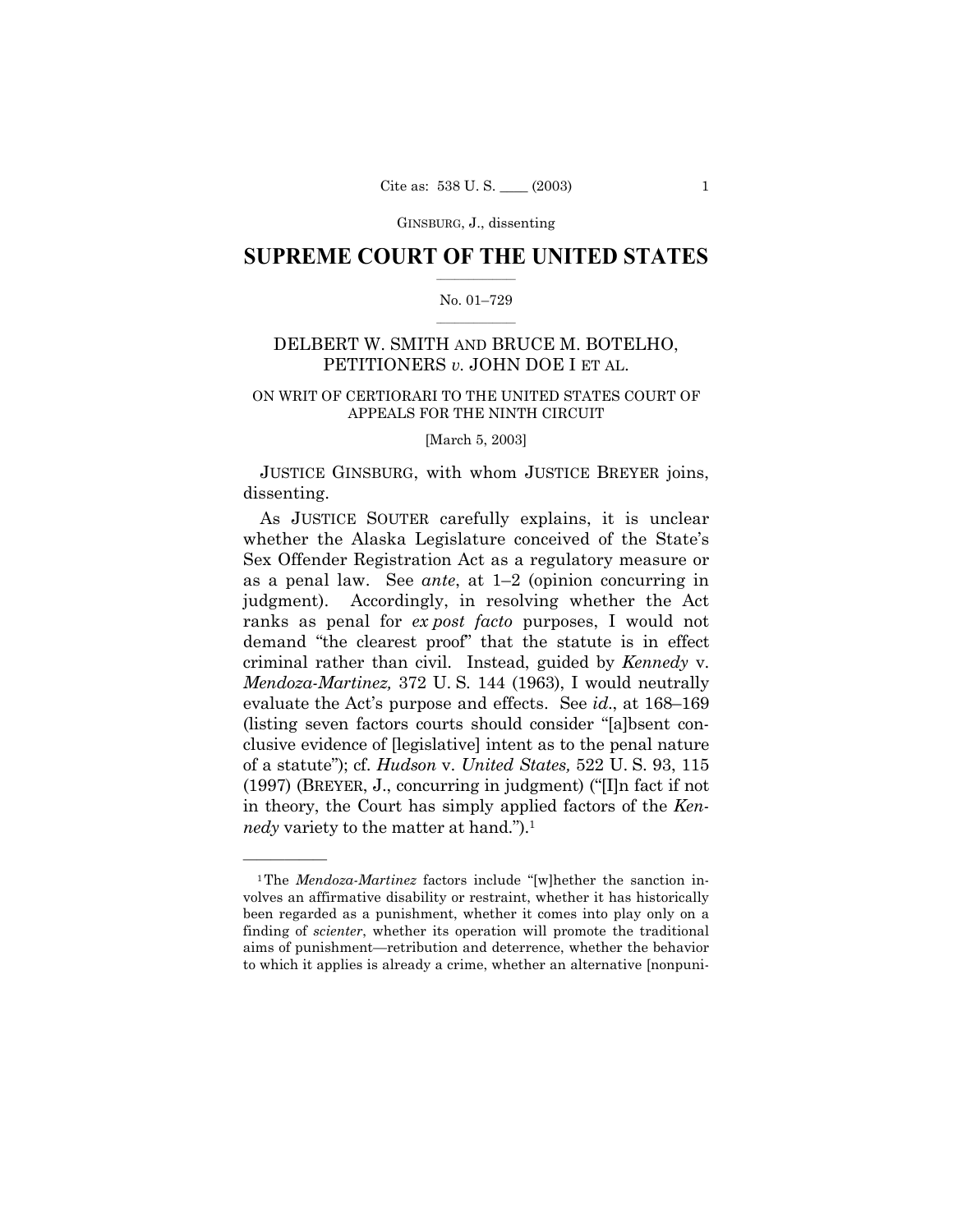#### 2 SMITH *v.* DOE

#### GINSBURG, J., dissenting

Measured by the *Mendoza-Martinez* factors, I would hold Alaska's Act punitive in effect. Beyond doubt, the Act involves an "affirmative disability or restraint." 372 U.S., at 168. As JUSTICE STEVENS and JUSTICE SOUTER spell out, Alaskaís Act imposes onerous and intrusive obligations on convicted sex offenders; and it exposes registrants, through aggressive public notification of their crimes, to profound humiliation and community-wide ostracism. See *ante*, at 3-4, and n. (SOUTER, J., concurring in judgment); *ante*, at 1–2 (STEVENS, J., dissenting in No.  $01-729$  and concurring in judgment in No.  $01-1231$ .

Furthermore, the Act's requirements resemble historically common forms of punishment. See *Mendoza-Martinez*, 372 U. S., at 168. Its registration and reporting provisions are comparable to conditions of supervised release or parole; its public notification regimen, which permits placement of the registrant's face on a webpage under the label "Registered Sex Offender," calls to mind shaming punishments once used to mark an offender as someone to be shunned. See *ante*, at 2 (STEVENS, J., dissenting in No.  $01-729$  and concurring in judgment in No.  $01-1231$ ; *ante*, at 3 (SOUTER, J., concurring in judgment).

Telling too, as JUSTICE SOUTER observes, past crime alone, not current dangerousness, is the "touchstone" triggering the Act's obligations. *Ante*, at 3 (opinion concurring in judgment); see *ante*, at 2–4 (STEVENS, J., dissenting in No.  $01-729$  and concurring in judgment in No.  $01-1231$ . This touchstone adds to the impression that the Act retributively targets past guilt, *i.e.*, that it "revisit[s] past crimes [more than it] prevent<sup>[s]</sup> future ones.<sup>n</sup> *Ante*, at 3 (SOUTER, J., concurring in judgment); see *Mendoza-*

<u>óóóóóóóóóóóóóó</u>

tive] purpose to which it may rationally be connected is assignable for it, and whether it appears excessive in relation to the alternative purpose assigned."  $372$  U. S., at  $168-169$ .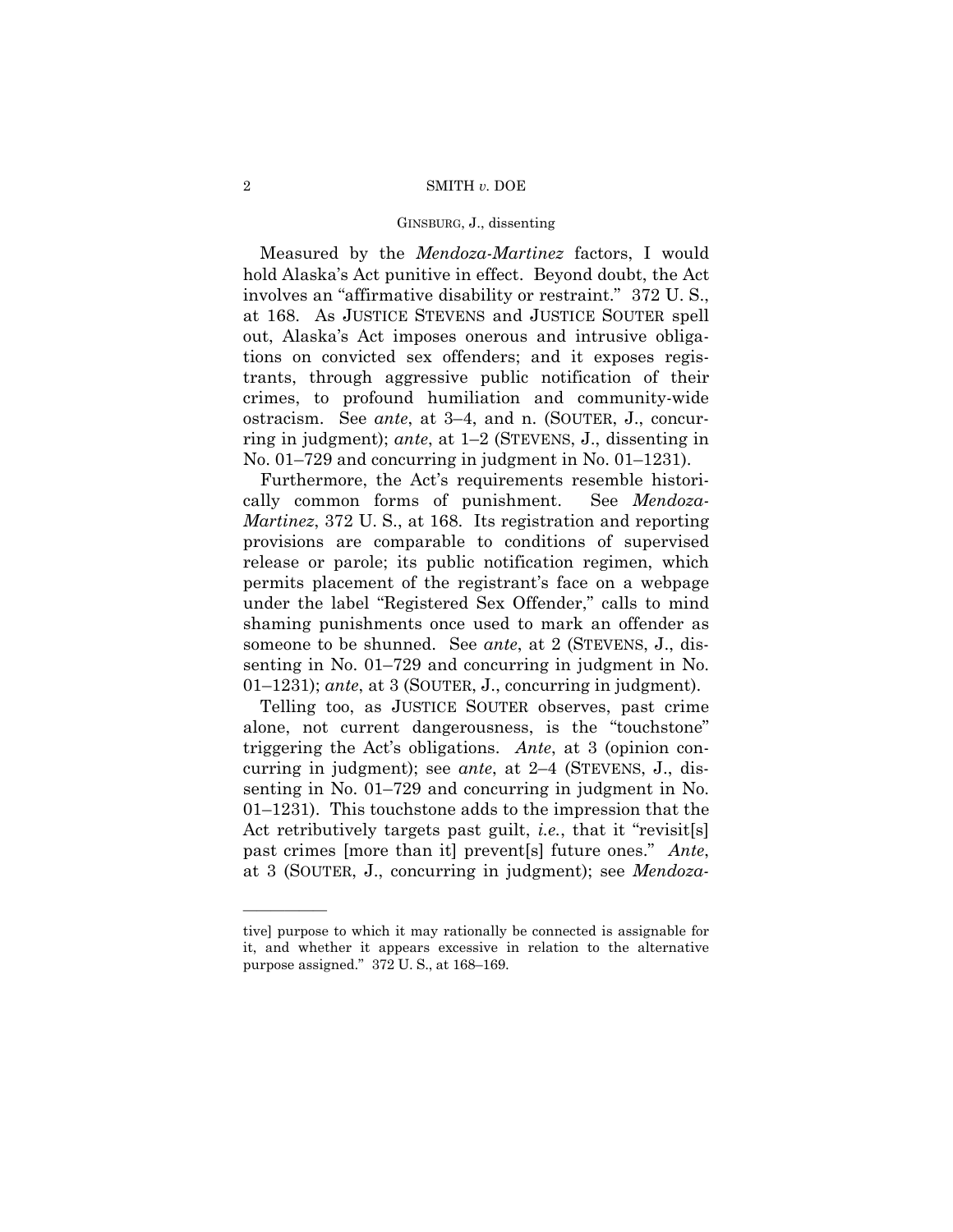#### GINSBURG, J., dissenting

## *Martinez*, 372 U. S., at 168.

Tending the other way, I acknowledge, the Court has ranked some laws civil and nonpunitive although they impose significant disabilities or restraints. See, *e.g.*, *Flemming* v. *Nestor,* 363 U. S. 603 (1960) (termination of accrued disability benefits payable to deported resident aliens); *Kansas* v. *Hendricks,* 521 U. S. 346 (1997) (civil confinement of mentally ill sex offenders). The Court has also deemed some laws nonpunitive despite "punitive aspects.î See *United States* v. *Ursery,* 518 U. S. 267, 290 (1996).

What ultimately tips the balance for me is the Act's excessiveness in relation to its nonpunitive purpose. See *Mendoza-Martinez*, 372 U. S., at 169. As respondents concede, see Brief for Respondents 38, the Act has a legitimate civil purpose: to promote public safety by alerting the public to potentially recidivist sex offenders in the community. See *ante*, at 15 (majority opinion). But its scope notably exceeds this purpose. The Act applies to all convicted sex offenders, without regard to their future dangerousness. And the duration of the reporting requirement is keyed not to any determination of a particular offender's risk of reoffending, but to whether the offense of conviction qualified as aggravated. The reporting requirements themselves are exorbitant: The Act requires aggravated offenders to engage in perpetual quarterly reporting, even if their personal information has not changed. See *ante*, at 2. And meriting heaviest weight in my judgment, the Act makes no provision whatever for the possibility of rehabilitation: Offenders cannot shorten their registration or notification period, even on the clearest demonstration of rehabilitation or conclusive proof of physical incapacitation.2 However plain it may be that a

<u>óóóóóóóóóóóóóó</u>

<sup>2</sup>For the reasons stated by JUSTICE SOUTER, see *ante*, at 4, n. (opinion